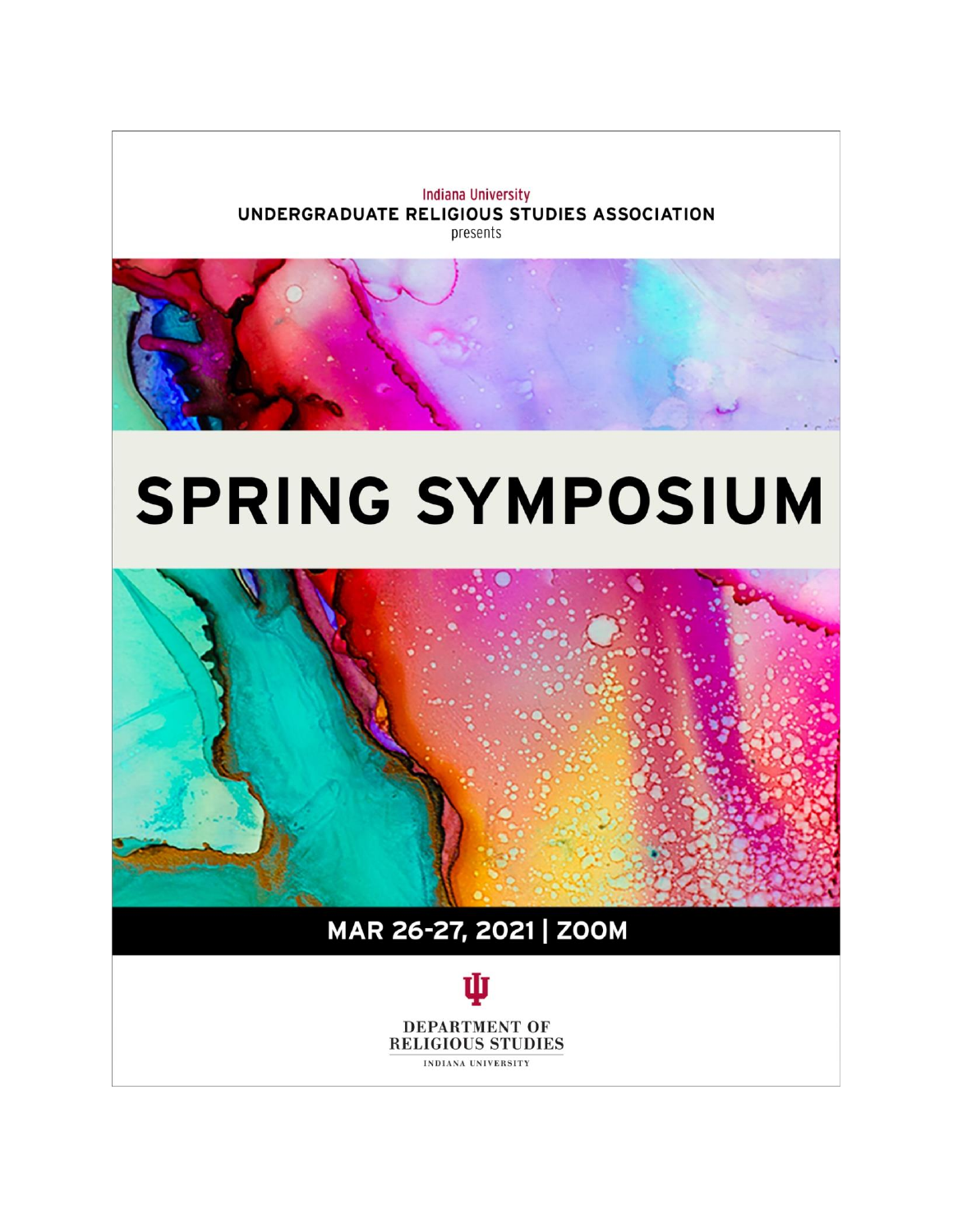## **Friday, March 26**

**[Zoom link](https://iu.zoom.us/j/88565227812?pwd=c08xWWh5WmRSaGFjQmVoTjVGVjdFUT09) Passcode: 03262021**

**All times are Eastern Time Zone**

#### **2:00pm: Opening Remarks**

Professor Patrick Michelson Associate Professor and Director of Undergraduate Studies of Religious Studies, Indiana University

#### **2:05-3:45pm: Panel 1 Mysticism and the Otherworldly: Exploring Judaism, Buddhism, and Christianity through the Supernatural**

Thomas Merton, Simone Weil, and the Mysticism of Social Action Anders Nilsson, Utah State University

"Adorning the Bride: The Zoharic Origins of Tikkun Leil Shavu'ot" Jesse Noily, Oberlin College

"Buddhist Epistemology" Nevin Decoster, Indiana University

"The Functionality of an Eminent Monk in the Early Medieval Buddhist World: The Changes of the Image of Kim Musang in Korea, China and Tibet" Chen Wu, Indiana University

#### **4:00-5:45pm: Panel 2 Religion in the World: Bridging the Gap Between the Sacred and the Profane**

"American Religion and Political Epistemology: The Issue of Fake News" Hannah Kunzman, Stanford University

"Examining Methods of Translating Religious Studies Research Concepts to the General Public through Scripted Television" Amelia Spalter, Brown University

"The Disaster That Never Happened" Jeremiah Saxton, Indiana University

"Catching Jinn, Sounding Conspiracy: Affect, Resonance, and Alternative Realities in Abderraouf Ben Halima's Online Ruqya" Stuart Sones, Indiana University

#### **6:30pm: Keynote**

"Unimaginable Loss: Ritualizing Environmental Grief and Mourning" Professor Lisa Sideris, Indiana University